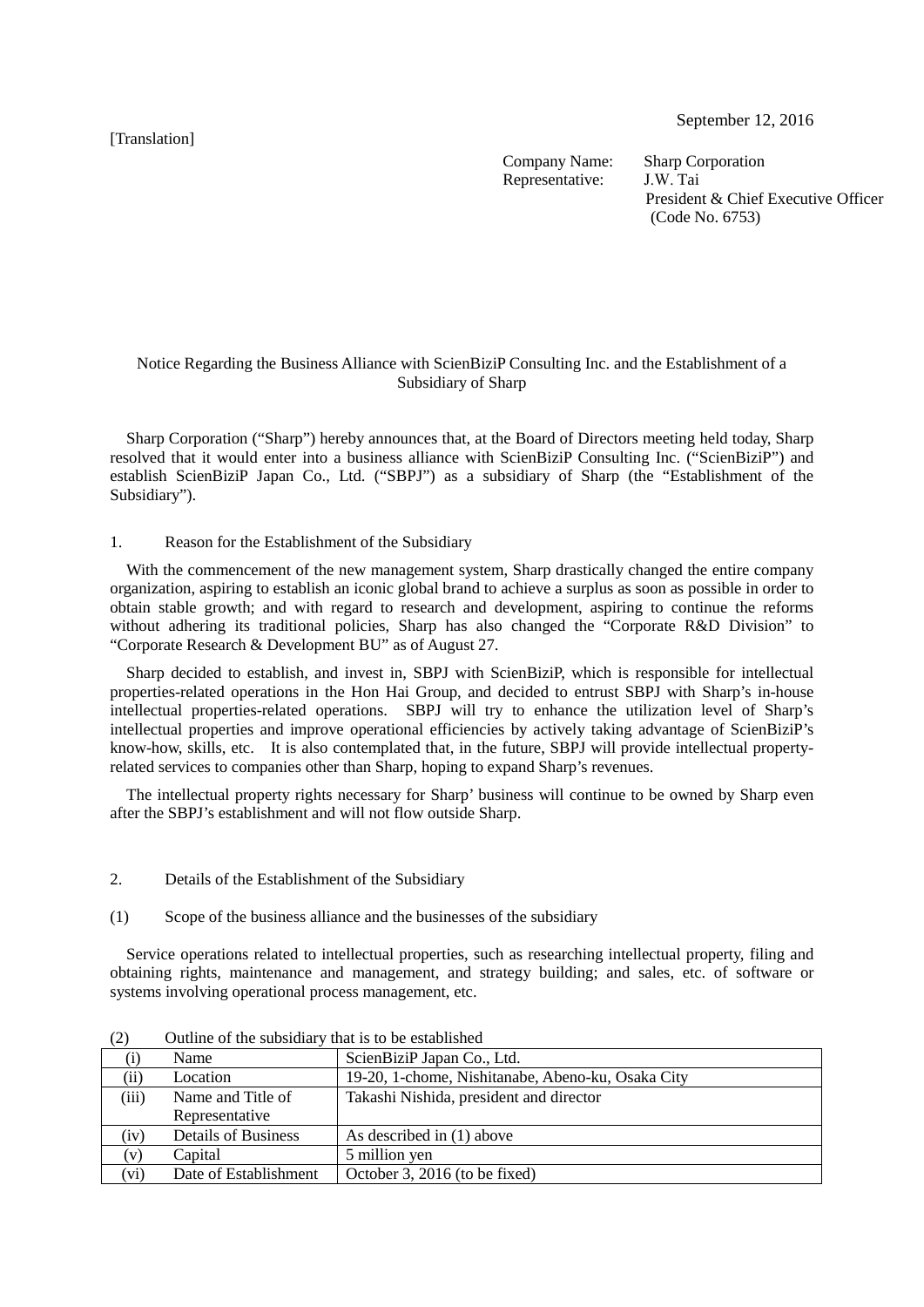| (vii)                                                       | Fiscal Year End                                                                          | March 31                                                                  |  |  |
|-------------------------------------------------------------|------------------------------------------------------------------------------------------|---------------------------------------------------------------------------|--|--|
| (viii)                                                      | <b>Total Assets</b>                                                                      | 5 million yen (at establishment)                                          |  |  |
| (ix)                                                        | <b>Net Assets</b>                                                                        | 5 million yen (at establishment)                                          |  |  |
| (x)                                                         | <b>Investment Ratio</b>                                                                  | Sharp: 51%, ScienBiziP: 20%, Officers of the relevant company: 29%        |  |  |
| (xi)                                                        |                                                                                          | Relationship between the Listed Company and the Relevant Company          |  |  |
|                                                             | Sharp is scheduled to hold 51% of the relevant company's shares.<br>Capital Relationship |                                                                           |  |  |
|                                                             | Personnel Relationship                                                                   | Sharp is scheduled to dispatch eight persons as directors of the relevant |  |  |
|                                                             |                                                                                          | company.                                                                  |  |  |
|                                                             | Transaction                                                                              | The relevant company is scheduled to be entrusted from Sharp              |  |  |
| intellectual properties-related operations.<br>Relationship |                                                                                          |                                                                           |  |  |
| Status as a Related                                         |                                                                                          | Sharp is a parent company of the relevant company.<br>Therefore, the      |  |  |
|                                                             | Party                                                                                    | relevant company falls under the category of a related party of Sharp.    |  |  |
|                                                             |                                                                                          | No related person or related company of the relevant company falls        |  |  |
|                                                             |                                                                                          | under the category of a related party of Sharp.                           |  |  |

3. Outline of the other party to the business alliance

| (i)    | Name                                                                                     | ScienBiziP Consulting Inc.                                              |                                                                      |  |  |  |
|--------|------------------------------------------------------------------------------------------|-------------------------------------------------------------------------|----------------------------------------------------------------------|--|--|--|
| (ii)   | Location                                                                                 | Oleander Way, 802 West Bay Road, P.O. Box 32052, Grand Cayman           |                                                                      |  |  |  |
|        |                                                                                          | KY1-1208, Cayman Islands                                                |                                                                      |  |  |  |
| (iii)  | Name and Title of                                                                        | Director / Y.P. Jou                                                     |                                                                      |  |  |  |
|        | Representative                                                                           |                                                                         |                                                                      |  |  |  |
| (iv)   | <b>Details of Business</b>                                                               | Holding company                                                         |                                                                      |  |  |  |
| (v)    | Capital                                                                                  | USD 196,078.44                                                          |                                                                      |  |  |  |
|        |                                                                                          | $(20,055)$ thousand yen. Calculated at the exchange rate of 1 USD =     |                                                                      |  |  |  |
|        |                                                                                          | 102.28 yen as of September 9, 2016)                                     |                                                                      |  |  |  |
| (vi)   | Date of Establishment                                                                    | April 8, 2013                                                           |                                                                      |  |  |  |
| (vii)  | Large Shareholder and                                                                    | $-(*1)$                                                                 |                                                                      |  |  |  |
|        | Shareholding Ratio                                                                       |                                                                         |                                                                      |  |  |  |
| (viii) |                                                                                          | Relationship between the Listed Company and the Relevant Company        |                                                                      |  |  |  |
|        | Capital Relationship                                                                     |                                                                         | The relevant company is indirectly invested in 51% by Hon Hai        |  |  |  |
|        |                                                                                          |                                                                         | Precision Industry Co., Ltd. ("Hon Hai Precision Industry"), Sharp's |  |  |  |
|        |                                                                                          | parent company $(*2)$ , therefore, the relevant company is a subsidiary |                                                                      |  |  |  |
|        |                                                                                          | of Hon Hai Precision Industry.                                          |                                                                      |  |  |  |
|        | Personnel Relationship                                                                   |                                                                         | There is no personnel relationship that needs to be stated between   |  |  |  |
|        |                                                                                          | Sharp and the relevant company.                                         |                                                                      |  |  |  |
|        |                                                                                          | Mr. Tai Jeng Wu, Sharp's President and Chief Executive Officer, is the  |                                                                      |  |  |  |
|        |                                                                                          | director of Hon Hai Precision Industry, Sharp's parent company.         |                                                                      |  |  |  |
|        | Transaction                                                                              | There is no transaction relationship that needs to be stated between    |                                                                      |  |  |  |
|        | Relationship                                                                             | Sharp and the relevant company.                                         |                                                                      |  |  |  |
|        |                                                                                          | There is no transaction relationship that needs to be stated between a  |                                                                      |  |  |  |
|        |                                                                                          | related person or a related company of Sharp and those of the relevant  |                                                                      |  |  |  |
|        |                                                                                          | company.                                                                |                                                                      |  |  |  |
|        | Status as a Related                                                                      | The relevant company and its related companiesare subsidiaries of       |                                                                      |  |  |  |
|        | Party                                                                                    | Hon Hai Precision Industry and fall under the category of a related     |                                                                      |  |  |  |
|        |                                                                                          | party of Sharp.                                                         |                                                                      |  |  |  |
|        |                                                                                          | No related person of the relevant company falls under the category of   |                                                                      |  |  |  |
|        |                                                                                          | a related party of Sharp.                                               |                                                                      |  |  |  |
| (ix)   | Consolidated Results of Operations and Consolidated Financial Conditions of the Relevant |                                                                         |                                                                      |  |  |  |
|        | Company for Previous Three Fiscal Years (*1)                                             |                                                                         |                                                                      |  |  |  |
|        | <b>Fiscal Year Ended</b>                                                                 |                                                                         |                                                                      |  |  |  |
|        | <b>Consolidated Net</b>                                                                  |                                                                         |                                                                      |  |  |  |
|        | Assets                                                                                   |                                                                         |                                                                      |  |  |  |
|        | <b>Consolidated Total</b>                                                                |                                                                         |                                                                      |  |  |  |
|        | Assets                                                                                   |                                                                         |                                                                      |  |  |  |
|        | <b>Consolidated Net</b>                                                                  |                                                                         |                                                                      |  |  |  |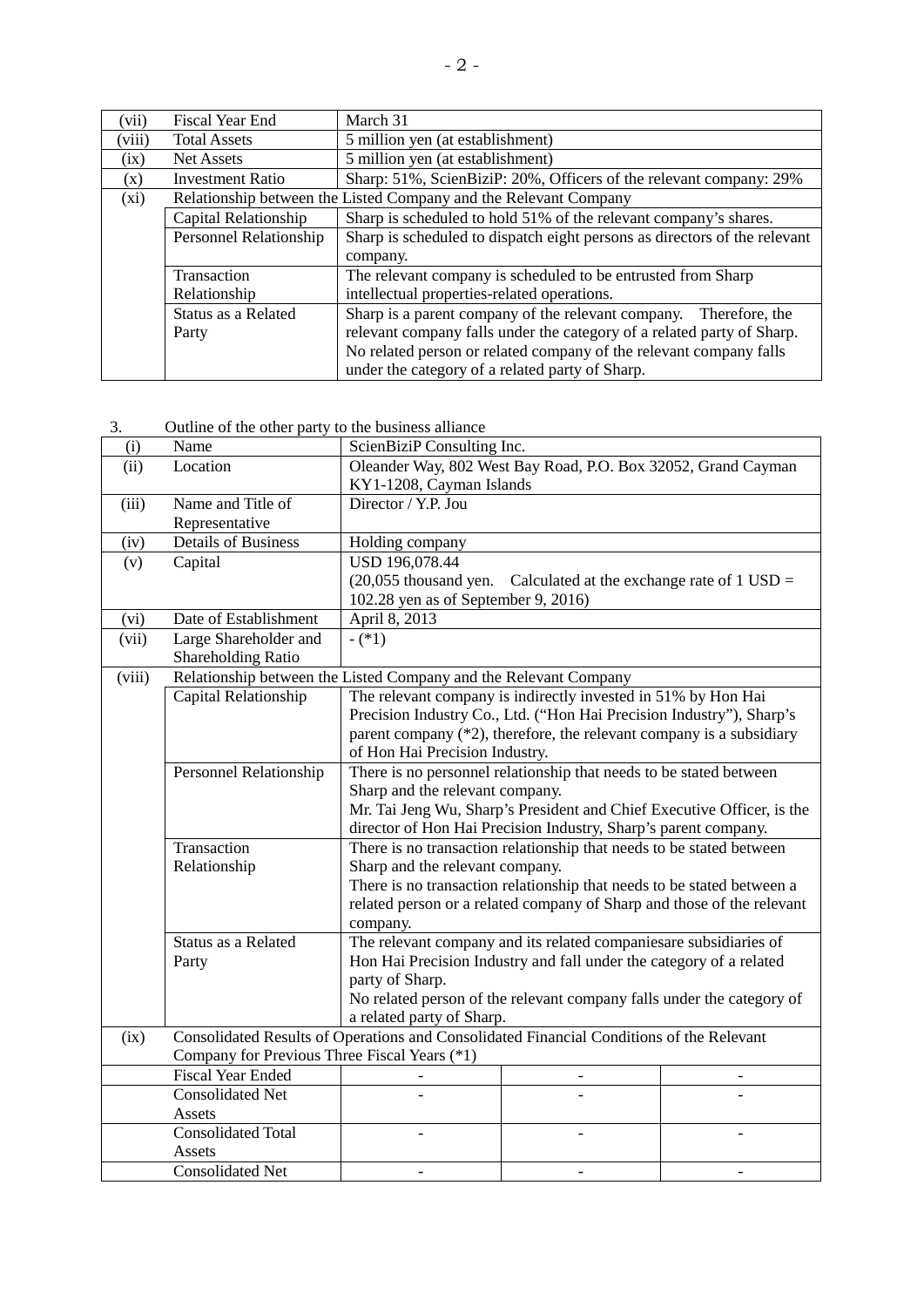|                                                                         | <b>Assets per Share</b>                                                                     |                          |                                          |                                                                                                    |  |  |  |
|-------------------------------------------------------------------------|---------------------------------------------------------------------------------------------|--------------------------|------------------------------------------|----------------------------------------------------------------------------------------------------|--|--|--|
|                                                                         | <b>Consolidated Proceeds</b>                                                                |                          |                                          |                                                                                                    |  |  |  |
|                                                                         | of Sale                                                                                     |                          |                                          |                                                                                                    |  |  |  |
|                                                                         | <b>Consolidated Operating</b>                                                               |                          |                                          |                                                                                                    |  |  |  |
|                                                                         | Income                                                                                      |                          |                                          |                                                                                                    |  |  |  |
|                                                                         | <b>Consolidated Ordinary</b>                                                                | $\overline{\phantom{0}}$ |                                          | $\overline{a}$                                                                                     |  |  |  |
|                                                                         | Income                                                                                      |                          |                                          |                                                                                                    |  |  |  |
|                                                                         | Net Income Attributable                                                                     | $\overline{a}$           |                                          |                                                                                                    |  |  |  |
|                                                                         | to Owners of Parent                                                                         |                          |                                          |                                                                                                    |  |  |  |
|                                                                         | <b>Consolidated Net</b>                                                                     |                          |                                          |                                                                                                    |  |  |  |
|                                                                         | Income per Share                                                                            |                          |                                          |                                                                                                    |  |  |  |
|                                                                         | Dividend per Share                                                                          |                          |                                          |                                                                                                    |  |  |  |
| $*1$                                                                    |                                                                                             |                          |                                          | Unknown because the relevant company is an unlisted company and has not disclosed the data.        |  |  |  |
| $*2$                                                                    |                                                                                             |                          |                                          | In this notice, the judgment that Hon Hai Precision Industry is Sharp's parent company and other   |  |  |  |
|                                                                         |                                                                                             |                          |                                          | judgements relating to the related company and the related party are based on the facts that Sharp |  |  |  |
|                                                                         |                                                                                             |                          |                                          | recognizes, according to Japanese law, regulations, and accounting standards. Such judgments       |  |  |  |
|                                                                         | are not made based on laws, regulations, or accounting standards other than those of Japan. |                          |                                          |                                                                                                    |  |  |  |
|                                                                         |                                                                                             |                          |                                          |                                                                                                    |  |  |  |
|                                                                         |                                                                                             |                          |                                          |                                                                                                    |  |  |  |
| 4.                                                                      |                                                                                             |                          |                                          | Number of acquired shares, acquisition price, and the status of shares held before and after the   |  |  |  |
|                                                                         | acquisition                                                                                 |                          |                                          |                                                                                                    |  |  |  |
|                                                                         |                                                                                             |                          |                                          |                                                                                                    |  |  |  |
|                                                                         | (1) Number of shares at establishment:                                                      |                          |                                          | 5,000 shares (ratio of voting rights: 100%)                                                        |  |  |  |
|                                                                         | The amount to be paid in:                                                                   |                          | 5,000 thousand yen (1,000 yen per share) |                                                                                                    |  |  |  |
|                                                                         |                                                                                             |                          |                                          |                                                                                                    |  |  |  |
|                                                                         | (2) Transferee and number of the shares to be transferred from Sharp                        |                          |                                          |                                                                                                    |  |  |  |
|                                                                         | The total number of shares to be transferred to ScienBiziP:                                 |                          |                                          | 1,000 shares (ratio of voting rights:                                                              |  |  |  |
|                                                                         |                                                                                             |                          | 20%)                                     |                                                                                                    |  |  |  |
|                                                                         | The total number of shares to be transferred to the officers of SPBJ:                       |                          |                                          |                                                                                                    |  |  |  |
|                                                                         |                                                                                             |                          |                                          | 1,450 shares (ratio of voting rights:                                                              |  |  |  |
|                                                                         |                                                                                             |                          | 29%)                                     |                                                                                                    |  |  |  |
| Transfer price:                                                         |                                                                                             |                          |                                          | total $2,450$ thousand yen $(1,000)$ yen per                                                       |  |  |  |
|                                                                         |                                                                                             |                          | share)                                   |                                                                                                    |  |  |  |
|                                                                         |                                                                                             |                          |                                          |                                                                                                    |  |  |  |
|                                                                         | (3) Number of shares after transfer:                                                        |                          |                                          | 2,550 shares (ratio of voting rights: 51%)                                                         |  |  |  |
|                                                                         |                                                                                             |                          |                                          |                                                                                                    |  |  |  |
|                                                                         |                                                                                             |                          |                                          |                                                                                                    |  |  |  |
| 5.                                                                      | Schedule                                                                                    |                          |                                          |                                                                                                    |  |  |  |
|                                                                         |                                                                                             |                          |                                          |                                                                                                    |  |  |  |
| (1) Date of resolution by the Board of Directors:                       |                                                                                             |                          |                                          | September 12, 2016                                                                                 |  |  |  |
|                                                                         |                                                                                             |                          |                                          |                                                                                                    |  |  |  |
| (2) Date of establishment of the new company:                           |                                                                                             |                          |                                          | October 3, 2016 (to be fixed)                                                                      |  |  |  |
|                                                                         |                                                                                             |                          |                                          |                                                                                                    |  |  |  |
| (3) Business alliance, transfer of shares and commencement of business: |                                                                                             |                          |                                          | As stated above (to be fixed)                                                                      |  |  |  |
|                                                                         |                                                                                             |                          |                                          |                                                                                                    |  |  |  |

6. Future outlook

The contemplated transactions' effects on the consolidated results for the fiscal year ending March 2017 will be minor.

7. Matters concerning the transactions with the controlling shareholder, etc.

(1) Whether the transaction falls under transactions with the controlling shareholder, etc. and whether it conforms to the guidelines regarding measures to protect minority shareholders